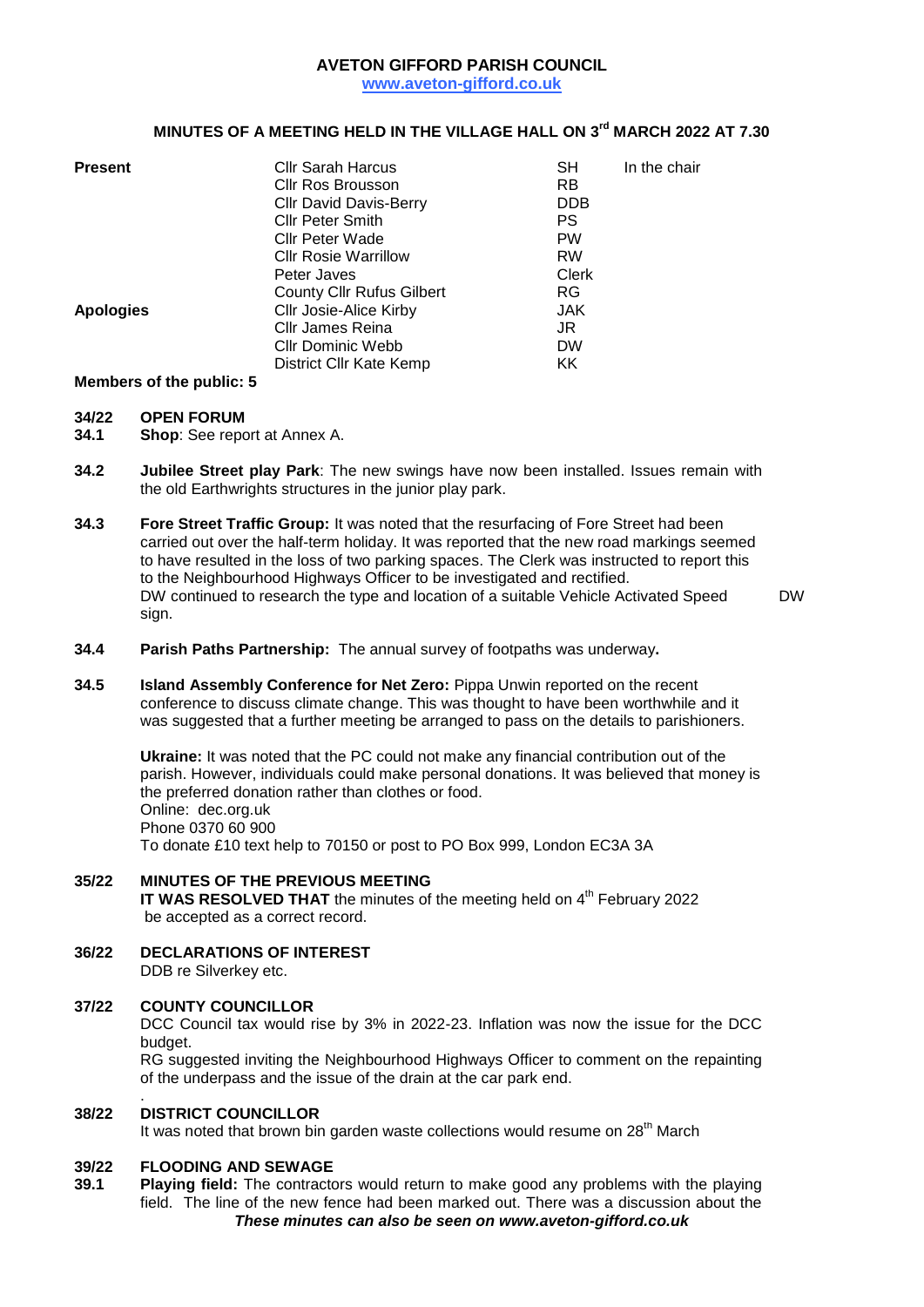#### **AVETON GIFFORD PARISH COUNCIL www.aveton-gifford.co.uk**

award of the work to Greenspace and the specification of materials.

#### **39.2 Surface Water Flooding in Fore Street:** Nothing to report

#### **40/22 PLANNING REPORT – see Annex B**

#### **41/22 FINANCE**

| 41.1 | BANK BALANCES as at 1 <sup>st</sup> March 2022: | £20,228.80 |
|------|-------------------------------------------------|------------|
|      | Cash held on behalf of: Play Park project       | £14,359.00 |
|      | Parish Paths Partnership                        | £ 812.00   |
|      | Village hall project                            | £ 6.851.00 |
|      | Pool liner replacement fund                     | £ 5.000.00 |

#### **41.2 PAYMENTS APPROVED**

| 118 | Greenspace       | Clear banks of stream etc. | 586.00   |
|-----|------------------|----------------------------|----------|
| 119 | E.J. Tarr        | Base for new bench         | 468.00   |
| 120 | B & Q            | Repair signs in Timbers    | 18.80    |
| 121 | Kingsteignton DC | Training for pool          | 100.00   |
| 122 | Peter Javes      | Administration             | 353.71   |
|     | <b>TOTAL</b>     |                            | 3.070.77 |

It was agreed to make a donation of £300 to the Modbury Fire Appeal for the people who had lost everything in the recent fir at Cherry Park.

#### **41.2 RECEIPTS**

| Lloyd Bank          | Interest | $0.2^{\circ}$ |
|---------------------|----------|---------------|
| George Seager-Berry | Firewood | 200.00        |
| TOTAL               |          | 200.21        |

**41.3 Clerk's Remuneration:** The Clerk reported that the Society for Local Council Clerks had negotiated a pay award of 1.7% with effect from  $1<sup>st</sup>$  April 2021. The details would be submitted to the next meeting.

#### **42/22 VILLAGE HALL PROJECT**

The had been no response from contractor if their report would comply with the requirements PS of SHDC.

#### **43/22 TREE WARDEN**

The felling of diseased ash trees on the Rectory Lawn and elsewhere had been completed. It was decided to leave in place the felled trunk on the Rectory Lawn. The Glebe Land hedge was cut by Tall Orders Landscaping on 29<sup>th</sup> January.

#### **44/22 DEFIBRILLATORS**

Decision awaited from Live West for permission to site for a new defibrillator in Icy Park to be funded by Mrs. Sue Cherry.

#### **45/22 ELECTRIC VEHICLE CHARGING**

JAK had been sent a number of links from the office of Sir Gary Streeter MP. SHDC had confirmed that the installation of EV points in Timbers would not compromise the covenant to make no revenue from the car park.

#### **46/22 COMMUNITY POOL**

PS had calculated that the cost of running the pool in 2022 would be neutral if key monies and the SWOOSH were as previous years. PS was authorised to commit expenditure to ready the pool for the new season. Two individuals have come forward to carry out the daily checks and maintenance on a job-share basis.

The Clerk would ask the school for water and electricity bills.

RB was organizing resuscitation training dates.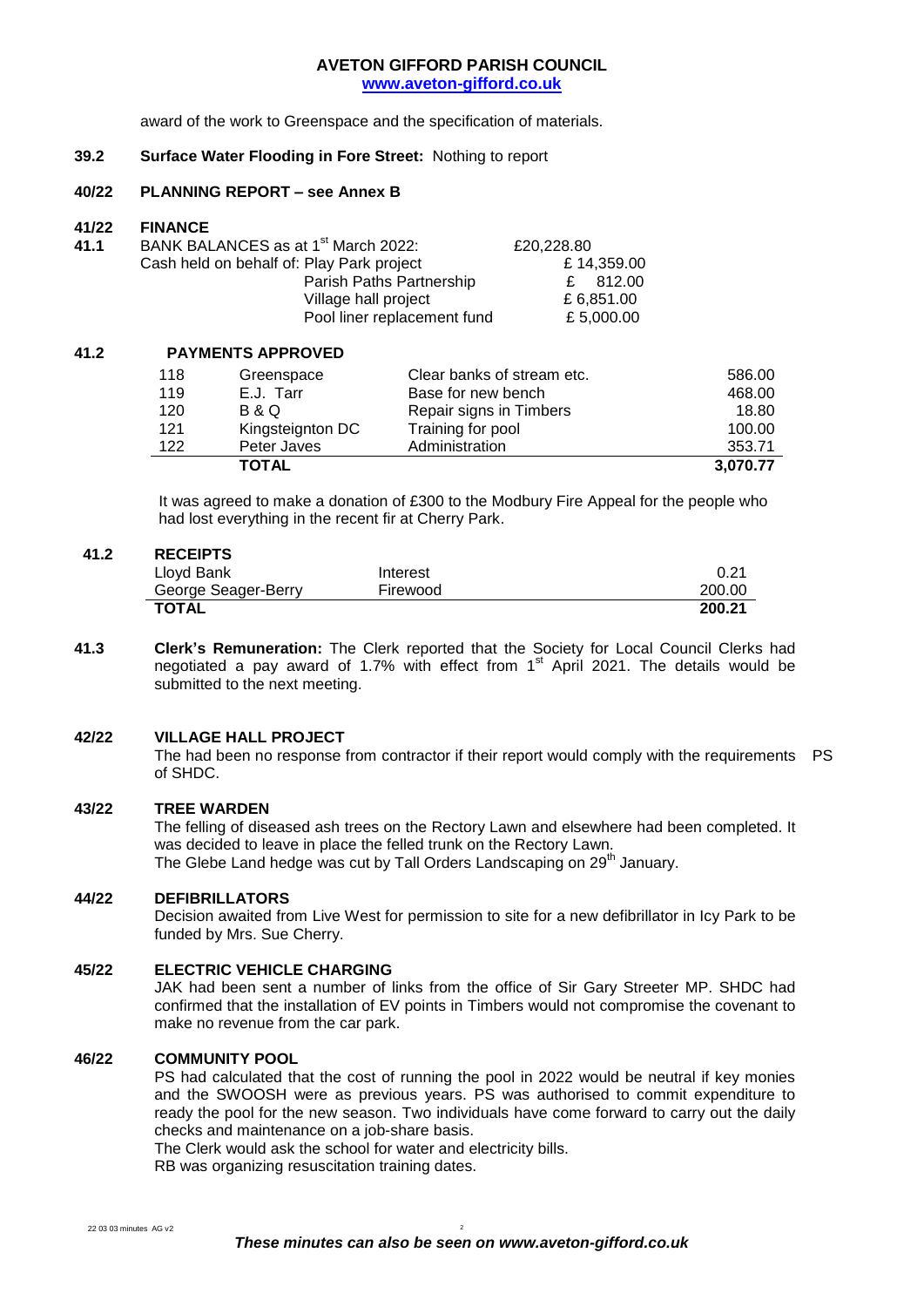#### **AVETON GIFFORD PARISH COUNCIL www.aveton-gifford.co.uk**

## **47/22 MOORINGS ON THE FORESHORE and TIMBERS CAR PARK**

Renewal mooring permits for 2022 was underway.

## **48/22 QUEEN'S PLATINUM JUBILEE**

The Clerk had made application for a road closure order for Sunday  $5<sup>th</sup>$  June.  $\hspace{1.5cm}$  Clerk It was planned to hold a Jubilee Concert in the Church on 28<sup>th</sup> May. Free to enter. Caroline Barker showed an example of the proposed signature book for the Jubilee and the PC agreed to contribute £45 towards the cost.

It was believed that SHDC might be able to offer a grant to fund celebrations.

## **49/22 EMERGENCY PLAN**

In view of the power cut and loss of all communications during the recent storm a strategy needed to be adopted to cope with a similar event in future. The DCC emergency planner would be asked for advice. Clerk

## **ANNEX A SHOP REPORT**

AGVSA vacancies: all felt that it would be good to have some younger blood on the Committee. Health and Safety: The H&S documentation adopted as policy. The weekly H&S check sheet would be made by as many Committee members as possible at 2pm on 28th February at the Shop. The hard copy record of inspections would be posted on the Shop notice board.

Insurance: a builder to advise on the current sum insured for property damage to the shop building (£156,187). The current sum insured for "General Contents" (£27,482) was considered adequate. The insurance documentation was displayed on the AGVSA notice board.

Fund-raising stall and gazebo: we hope to have a first trial event towards the end of March and thereafter every 6 weeks.

## **Shopkeeper's Report**

• The Post Office had approved the new partnership agreement

- The application for the Postmaster position is complete and has been sent to the assessor.
- Sales in the shop & post office have stabilised

• PO procedural requirements had been clarified through Magpie and things were now going more smoothly with PO customers.

- The risk assessments for fire and health and safety had been agreed.
- Electrical testing for the EICR and remedial work has been completed by an electrician.

## **Treasurer's Report**

Total cash £2,202.70.

Full year accounts ready for the next committee meeting in April and showed that, if rental income could be maintained, AGVSA should achieve a small surplus dependent upon maintenance and purchases of equipment etc.

SeaMoor Lotto: Income from participation was starting to build as a result of publicity in mAGpie and on the Village Facebook page.

**Maintenance:** Thanks were recorded for volunteer help.

**Shop Rent:** Increasing electricity prices was considered a reason for not putting any further pressure on the shop's economic position and that the AGVSA should try to make up any shortfall in its income via other sources (e.g., the Lotto) This would be revisited in April to agree policy for approval at the AGM.

**Marketing:** A promotional leaflet had previously been proposed for distribution to local B&B's, Air BnB accommodation etc.

**Solar Panels;** An on-site meeting with Eco NRG he suggested the Village Hall would offer a good location. The sum involved might be between £5K and £10K for a 5kW installation.

**Partnership Agreement:** The EGM on 1st February had been advised that the Post Office required amendments to the Post Master application and accordingly changes had been made and the revised agreement is now signed

**Next meeting 21st April. The AGM is proposed for 16 June 2022 in the Village Hall at 7:30pm**